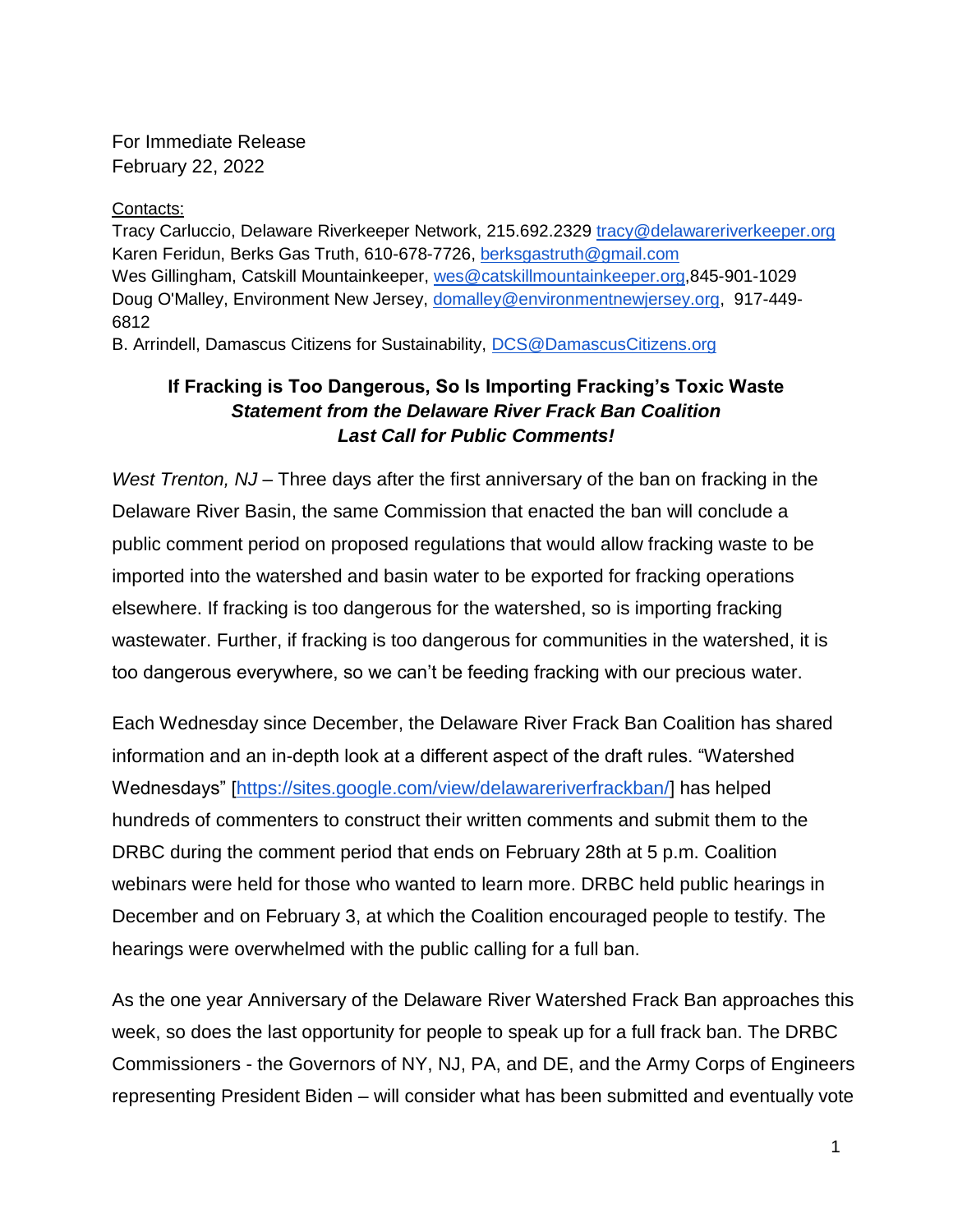at a future meeting. They will decide whether to not only ban fracking wastewater discharges, a protection critically needed, but to finish the task at hand by adding to the rules a categorical ban on both fracking wastewater imports and water exports for fracking. The Coalition's "Last Call to Save the Watershed" will end February 28 at 5pm when the DRBC's on-[l](https://dockets.drbc.commentinput.com/?id=x2K8A)ine portal <https://dockets.drbc.commentinput.com/?id=x2K8A> will close.

The Delaware River Frack Ban Organizing Committee is: Berks Gas Truth, Catskill Mountainkeeper, Clean Water Action, Damascus Citizens for Sustainability, Delaware Riverkeeper Network, Environment New Jersey, Food & Water Watch, Natural Resources Defense Council, Sierra Club, League of Women Voters of Delaware.

## Background information:

On February 25, 2021, DRBC approved a rule that permanently banned all fracking throughout the Delaware River Watershed, an epic win for which advocates had worked for more than a decade. On October 28, 2021, DRBC published draft natural gas regulations that proposed to PROHIBIT the DISCHARGE of wastewater produced by fracking to water or land but ALLOW the IMPORT of wastewater produced by fracking and ALLOW the EXPORT of water for use in fracking outside of the basin. The comment period on these draft rules will end next week, Feb. 28 at 5pm.

The Coalition immediately launched a campaign last fall aimed at exposing the loopholes in the draft fracking regulations. Allowing the import of fracking wastewater would allow polluting projects that don't require a water or land discharge to proliferate, greenlighting fracking wastewater processing facilities and uses that would release dangerous pollution. The Coalition explained that under the draft regulations, the same toxic and radioactive wastewater pollution that the DRBC considered too dangerous to discharge would be released to the watershed through other pathways, as well as setting up possibilities for illegal dumping, spills, and accidents involving the toxic, radioactive, unregulated waste.

The draft rules are riddled with holes. Processing plants that don't strictly "discharge to water or land" would emit pollution to the air that would then fall on water, land, and